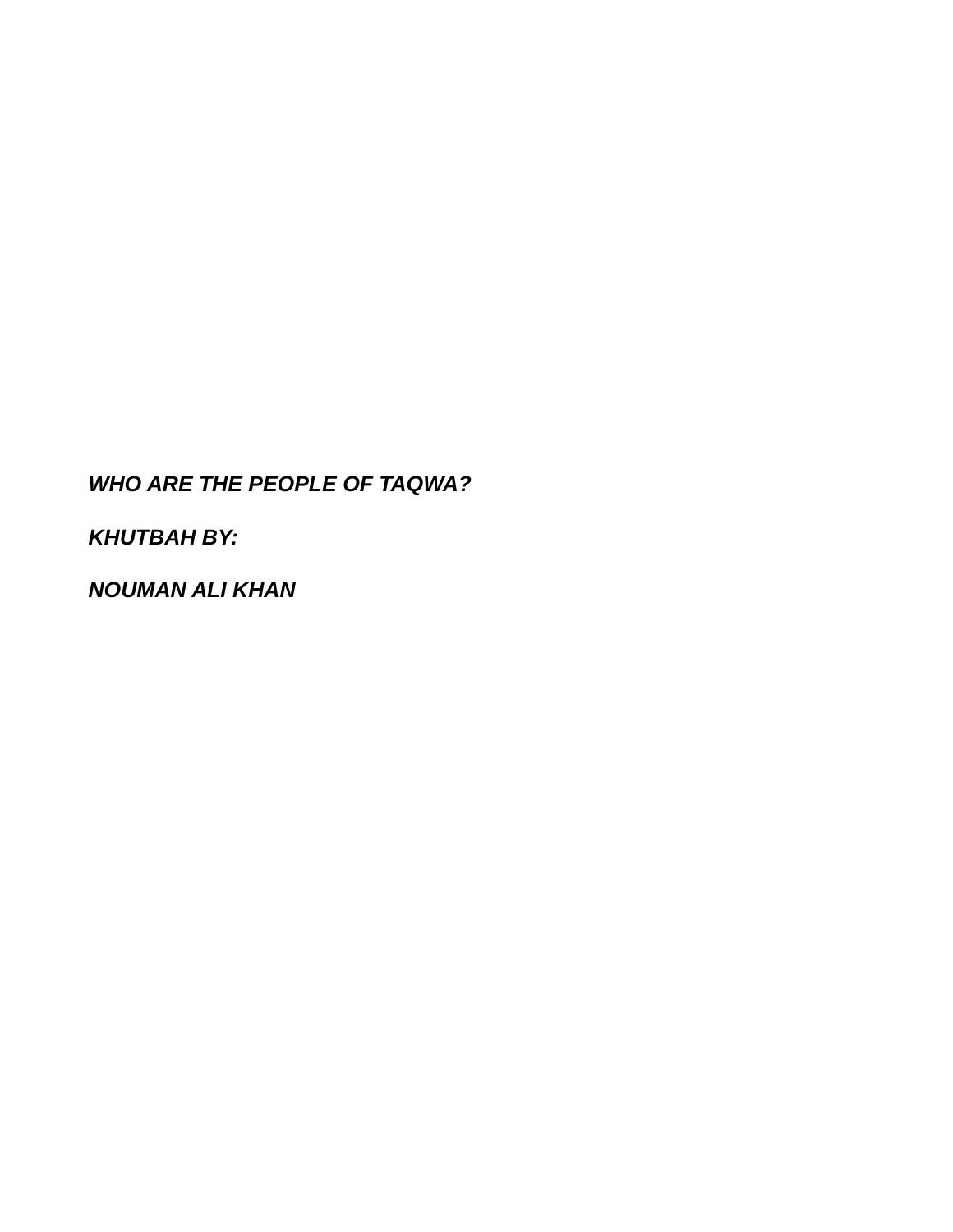﴾ وَسَارِعُوٓاْ إِلَىٰ مَعْسِفَرَةٍ مِّن زَبِّكُمْ وَجَنَّةٍ عَرَضَهَ ٱلسَّعَبَوَاتُ وَٱلۡذَّرۡ مَٰنُ أَعِدَّتۡ لِلۡمُتَّقِدَىٰٓ ۞ ۖ

## Sahih International

 $3:133$ 

**各** 10 10p

And hasten to forgiveness from your Lord and a garden as wide as the heavens and earth, prepared for the righteous



[by transgression], remember Allah and seek forgiveness for their sins and who can forgive sins except Allah ? - and [who] do not persist in what they have done while they know.

In shA Allah , in today's breif khutbah Im gonna share with you a reminder. And the reminder is from a passage of surah imran.The third surah of the Quran.

First and foremost a very important thing that all of us already know.Allah az zawajal calls us to the friday prayer.The commandment occurs in surah al jumma'h.And he says to us that when the call is made : "fas'au ala zikr i Allah" rush to the remembrance of Allah"(62:9)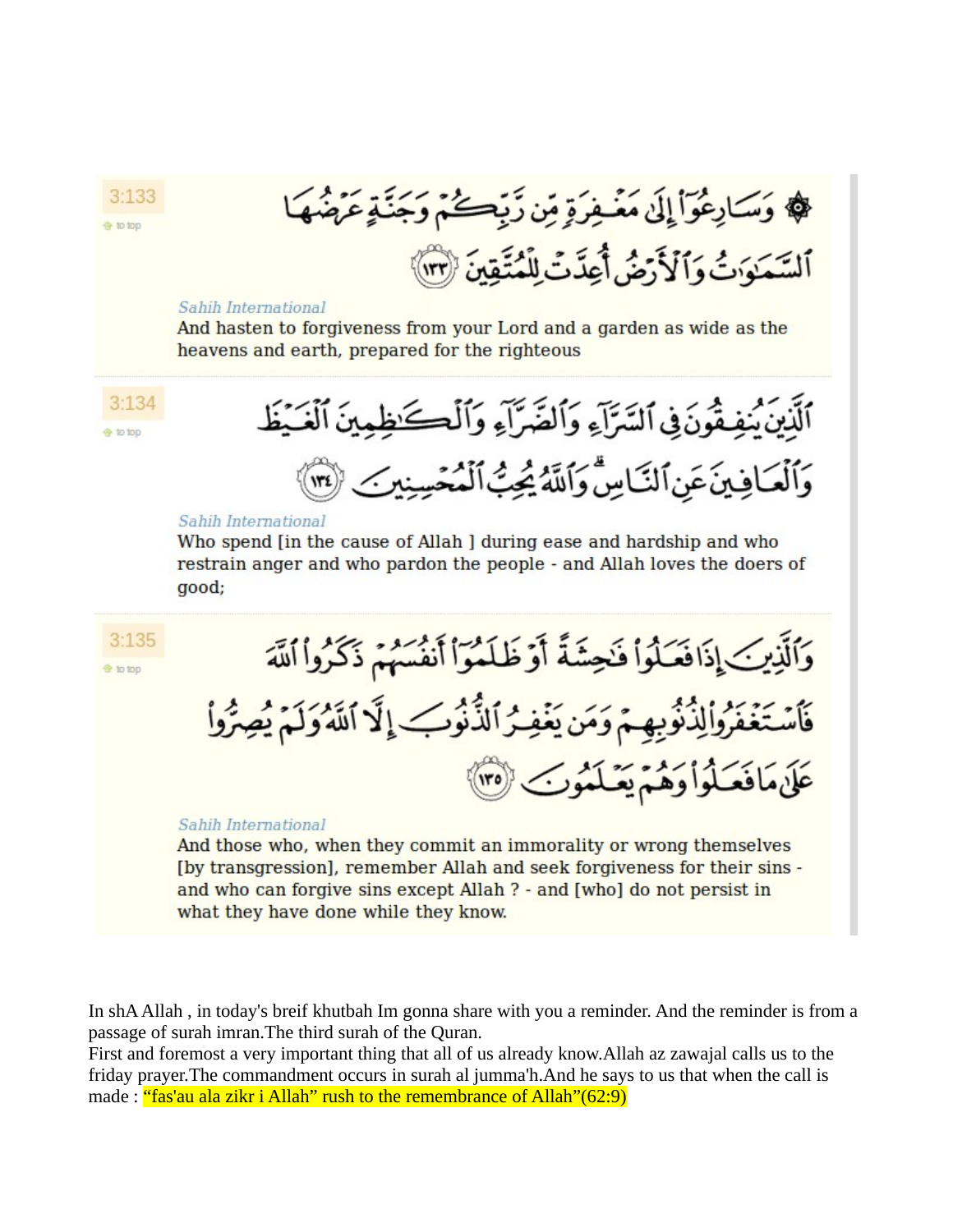So instead of calling it a khutbah or prayer he calls it a remembrance of Allah. The essence is to remind ourselves of the commitment. It's a means of refreshing an individual as well as refreshing an entire community. And the best means to do that is the remembrance of Allah .And speaking of remembrance,there are many different ways of remembering Allah . But the best of them, the ultimate remembrance of Allah is what Allah calls himself the ultimate reminder :the Qur'an. Wa zakkir bil Quran. And remind with Quran.(reference not located) kalla inaha tazkirah:no, it is no doubt a powerful means of reminder. (80:11)in huwa ila zikrun wa qura'num mubeen.it is nothing but a reminder.(36:69)

 One of the central that the Quran plays in the life of a believer and in the life of a community is that it is a reminder. And by definition, a reminder is something you already know. A reminder is not new information. If I remind you , you have a flight at 7'o clock , it's something you knew but you forgot.

So Allah reminds us in the Quran and this explains why there is so much repetition in the book of Allah.

Allah az zawajal says the same thing many times. many many times he mentions taqwa for example. And the proportions to which something is mentioned more, it illustrates that how quickly people forget that which is more. So if Allah mentions taqwa over 200 times, it is because even if you know about taqwa, you forget to apply it. You forget to think about it,you forget to realize it when the time comes. So u need to be reminded over and over again as do I.

So reminder from surah al imran , Allah says "wa ateeu Allah wa ateeu ar rasool, la alla kum turhamun".obey Allah and the Messenger SAW so that you may be shown mercy"(3:132)

So that all of you may be shown mercy. In this ayah Allah has attributed the obedience of Himself and His Messenger SAW with the one who is hopeful of getting mercy.

"oola ika yarjoona rahmat Allah".Those are the ones who are hopeful of the mercy of Allah".(2:218) So anyone hoping to obtain mercy of Allah needs to first change his attitude towards the obedience of Allah and his Messenger SAW.There is no mercy outside the obedience.And by the way a couple of ayaat before there is a prohibition. "ya ayyuhal azeena amanoo la ta'kulur riba, ad'aafun mud'aafa".  $(3:130)$ 

A couple of ayaat before, Allah says, those of you who believe, don't consume riba"

Dont consume any form of this detestable form of earning. The most common occurrence of which is limited to interest. Well at least its the most common form. Don't consume it even if it multiplies your wealth.

And by saying "ada'afun mud'aa'fa", Allah illustrates something.Why would people get involved in riba anyway. What's the incentive. So you get something out of it. you worked so hard to earn this money. and the banker comes to you and says , "let it work for you now", let it multiply on top of itself.so you wanna do it so you succeed.

Allah gives an alternative in the same ayah."ittaqu Allah", the alternative is "be conscious of Allah". Now when you say, "an alternative", I was thinking of an alternative way of investment.some where else that I should put money, Allah az zawajal offers the alternative, "have taqwa of Allah".

And then He adds, "la alla kum tuflihoon". (3:130) Literally "aflaha, iflah" is to see the fruits of your labour. So that you may see the fruits of your labour if you have taqwa of Allah. The very reason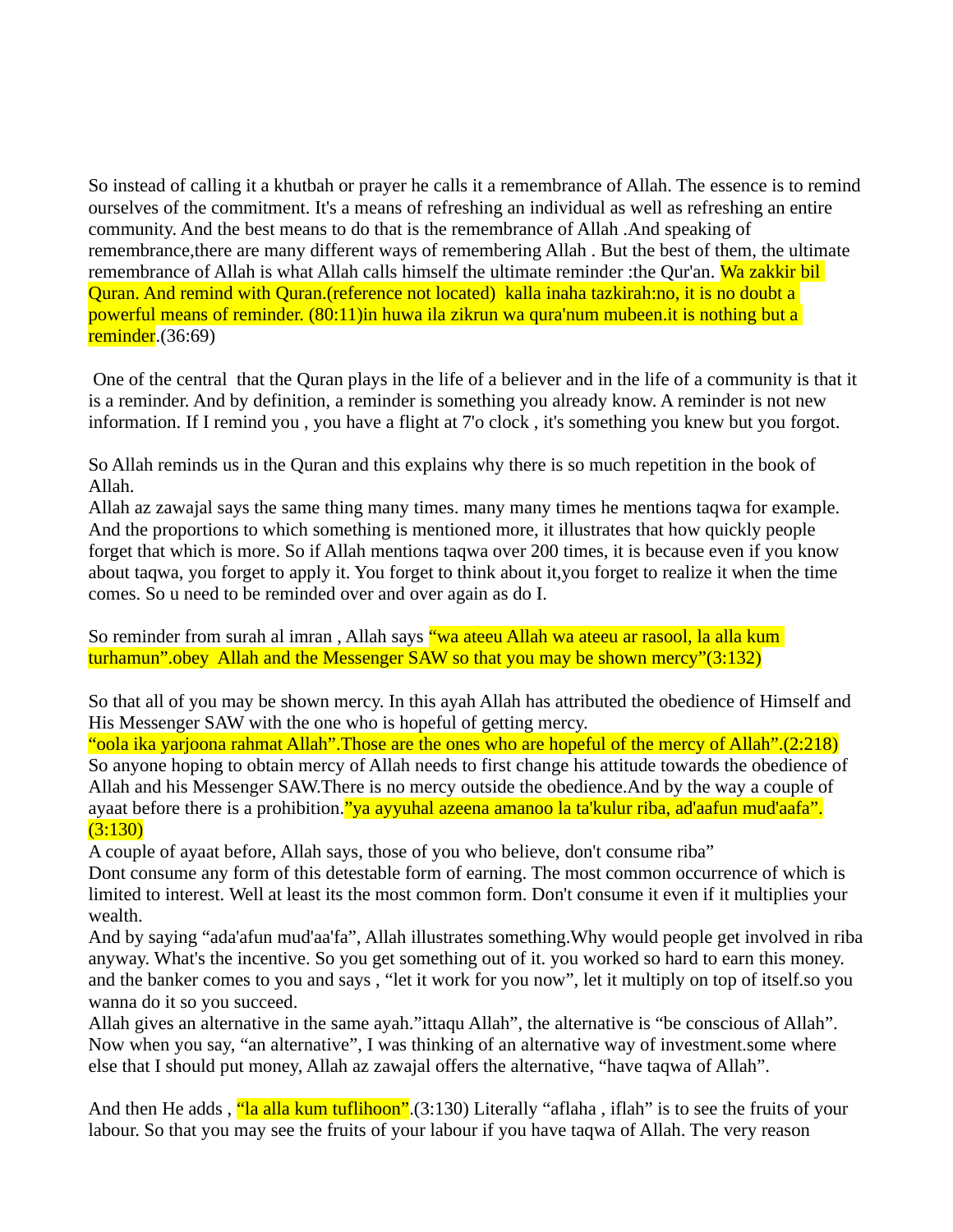someone would get into riba is to get something out of it. And Allah says you wanna get something out of it, you wanna succeed, you wanna see your investments come through, I'll give you an alternative.it's taqwa of Allah. And if thats not enough, 'wataqun naar allati oo'iddat lil kafireen"(3:131). The very next ayah now,If you are not being cautious of Allah then here is another incentive , why you should get riba out of lives.

Fear the fire, be cautious, be aware of the fire , that has been prepared for the disbelievers. Just by saying that it has a mercy from Allah. It has not been prepared for the muslims. The ayaat began "ya ayyu hal azeena amanoo", "those of you who believe". "You shouldn't consume riba you should have taqwa of Allah". You should have taqwa of the fire, that fire which has not been prepared for you but has been prepared for al kafireen.

So Allah is reminding us, don't act like those who are headed for the hellfire. He could have just ended here, but he adds "prepared for those who disbelieve" (May Allah not make us among them amen).

And then he says "wa atee'o Allah ha wa atee u arrasool"(3:132). Fine but it gives us an additional incentive.We don't just want to escape the fire, we want to enter Allah's paradise, subhan ahu wa taa'ala".

And thats the mercy of Allah as to when he says

"obey Allah and obey the Messenger SAW so that you may be shown mercy"(3:132). I gave you this introduction because the real passage is what's coming next in the ayaat.

It's a very unique place in the Quran and in this place, Allah mentions a certain category of people. There are certain attributes, certain personality traits that these people have. And these traits are so important, so powerful that in the beginning of it Allah mentions jannah and at the ending again Allah mentions jannah.and in between, these people are mentioned. So the mention of these people is sandwiched between the mention of jannah. Subhan Allah.who are these people? We want to be from these . we want to atleast embody some of these characteristics so we are hopeful of Allah's jannah. Allah says, "wa ssariu ila maghfiratim mi rabbikum"(3:133)

the choice of words is incredible. "run towards forgiveness from your Rabb,"(3:133) and this is an alternative because just the ayaat before people were being talked about who are running towards worldly benefit.

Allah is giving you something else to run towards. The first thing, forgiveness from your Lord. Also, we must understand here that you and I never run towards something that we don't need. You rush to work because you need to get there on time. You hit the books because you need to pass the exam. We rush to things when we are in need of them .So first of all, we need to acknowledge that we are in NEED of Allah's forgiveness. And who will realize they need to be forgiven by Allah except the one who realize they have done something wrong. The first thing that a believer needs to internalize. No matter how good a Muslim we are, we are not free of sin. We are not free from disappointing the standards set by Allah for us. After all, it's Allah who says about humans, "ma qadraAllaha haqqa qadrihi" (Surat zumar:67) "Human beings do not appreciate Allah as he deserves to be appreciated".The first thing that He tells us, "run towards forgiveness from your Lord"(sa'airu ila maghfiratum mir rabbikum").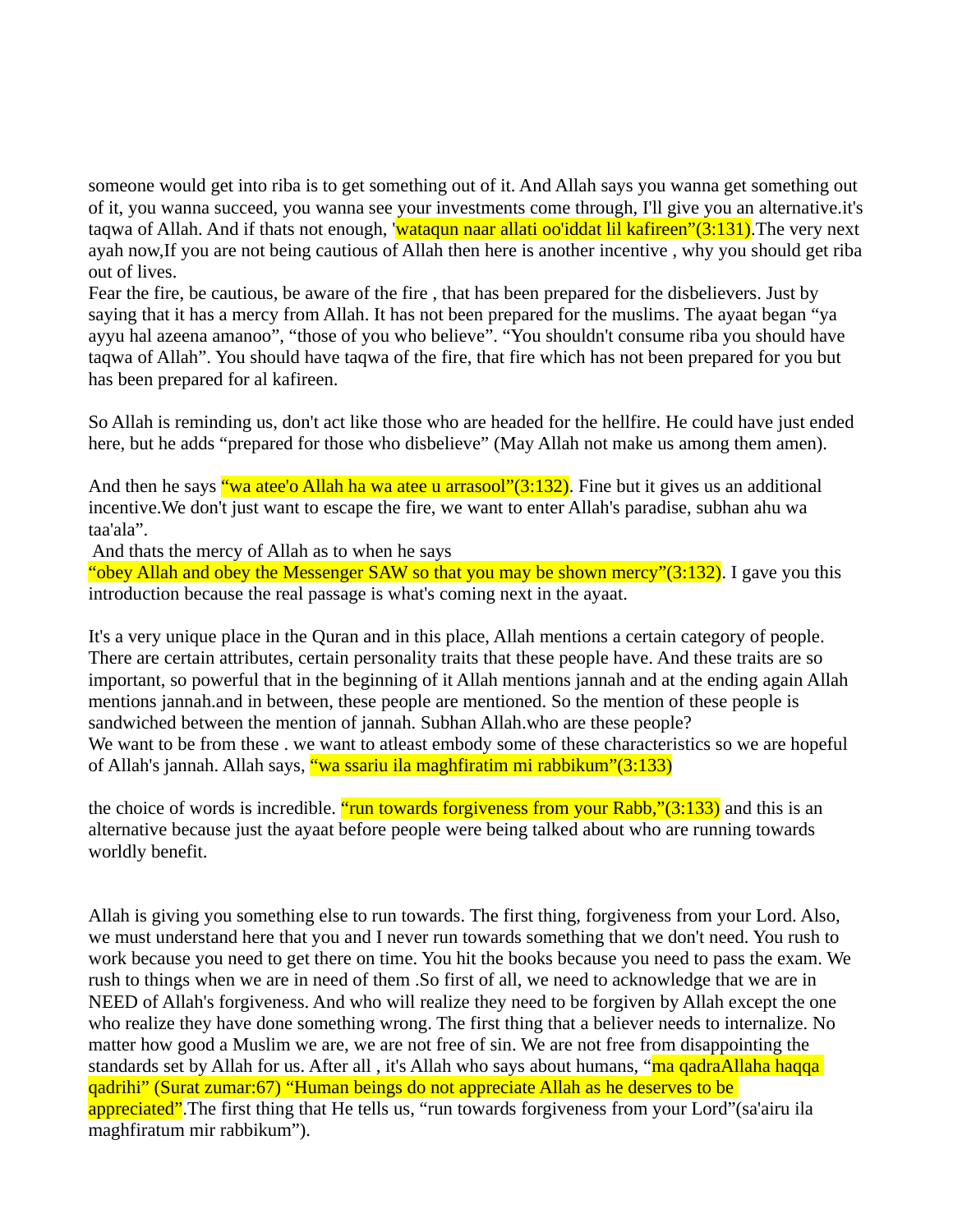"wa janna tin arduhassamawat wal ardh" $(3:133)$ . And the second incentive, "run towards this garden!". The jannah! Whose expanse, whose size, whose real estate is comparable to the size of the skies and the earth combined.

You know this hits more when you get a little old. When you are young, you don't appreciate the power of these words. But those of you who are older, those of you who are married, those of you that have kids,will appreciate this. When you are younger, you don't care about money, not so much. You can live in an apartment, you can roommate with five people, it's all right, you don't care. But when you are married, you say I need to move to a house. I can't be in that apartment anymore. We need to buy property. And it should be in a good neighborhood and this was not the right size, we need something bigger. And the kids are growing older, we need something with more bedrooms, what about a backyard? What about this, what about that?. We run towards a house, towards permanent residence. We don't want to stay in temporary housing, we want something permanent. Its a symbol of stability. So Allah az zawajal offers us stability, run towards this garden. This amazing real estate. It's the expanse of the heavens and the earth. And who has this been prepared for? Ooiddat lil muttageen(3:133). This has been prepared for the people who are truly cautious, afraid. These are the muttaqeen. Allah az zawajal speaks about the taqwa all the time. But in this passage there are specific attributes that I want us to try and remember and implement IA. What good are these reminders if they don't affect our lives.

"al lazeena unfiqoona fis sarraaaa'i wadaraa".(3:134) This is the first attribute of the people of taqwa he says.

Those who spend in times that are easy and in times that are difficult. Ofcourse spending here implies spending for the sake of Allah, investing in that real estate that you are gonna get later on. You don't get any pictures of that real estate ,there are no brochures.you have to trust. Any other salesman tries t sell you a product without showing it to you, you say I don't trust you man. But Allah is selling us. "hal adullukum ila tijara. Should I tell you of a sale(61:10). "fastabshiru bi baiikumul lazi bayatumu bihi"."congratulations on this trade agreement that you have made(Then rejoice in the bargain which you have concluded)(9:111). Allah is selling us something. Why would Allah need to sell us something. You know when you buy something, there's an exchange, but everything we own is Allah's too. But Allah owns everything , he is our owner too. But Allah speaks to us in terms we will understand because human beings are greedy. When it comes to business deals, our ears open up. We hear there's a good business deal . I can get something out of this. So Allah speaks to us in the terms we understand. In terms that incentivise things for us. So Allah says here, "those of you who spend, when it's easy to spend and when it's hard to spend."

and what is it that they spend, Allah didn't say amwalahum(their wealth) here. He didn't say amwal. He says amwal ,i.e wealth, assets in other places. In this passage , he didn't mention it. It includes wealth but it includes time, it includes your youth. It includes your energies, it includes your priorities. It includes your planning . You give that up for the sake of Allah. You sacrifice things for the sake of Allah. You have invested things for the sake of Allah. Anfaqa literally means to loose something to let go off something so we let go off something which we love. And we let go of it for the sake of Allah to acquire this attribute of taqwa. Al lazeena fis sarraaa'i wadaraa'. This is the first characteristic now listen to the second one. You know maybe you could say I don't have anything to give. I don't have any money. Well the next attribute, all of us can manage, wal kazimeena al ghaez.(3:134) Allah says those who swallow their anger(wal kazimeena al ghaez 3:134), and the wordings are actually very powerful.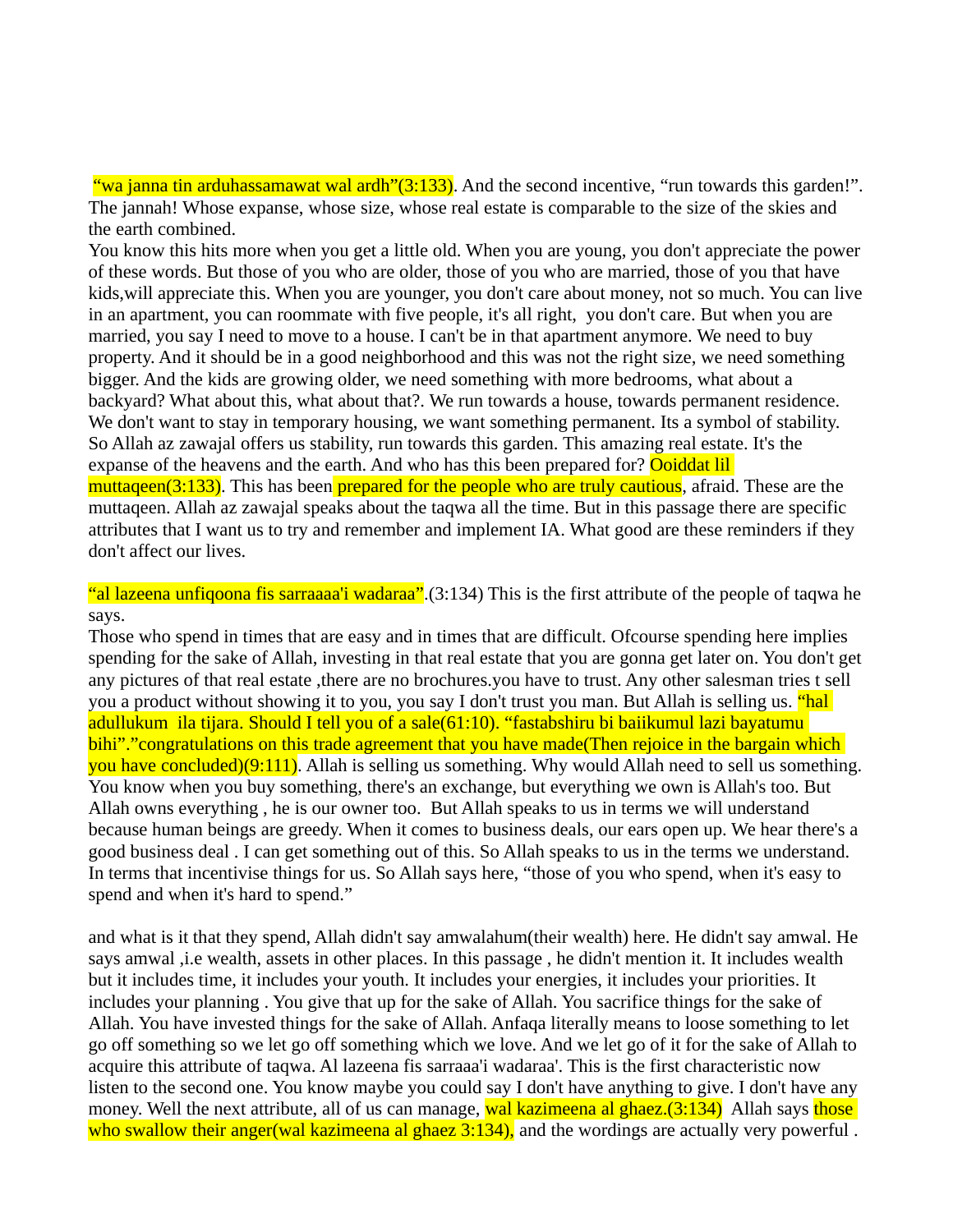Kazamma literally means to swallow. Now there's one thing when you are chewing food. If im chewing food, you could see my cheeks moving and you could tell that there's something in my mouth. But if I swallow it, would you know that I have eaten something? No . It disappears. By saying the word kazimeen Allah demonstrates that we need to have such a good control over our temper, that when you do come across something that makes you upset that when you do get into a disagreement with someone obnoxious. As upset as it makes you not only you have to be quiet you cant even show the anger on your face. You have to swallow it as though its not even there . The imagery is incredible. You have to have this self control and this self control is becoming increasingly difficult especially for young people. Somebody says something that we don't wanna hear our face fires up . If you are young and you are at the sports. You are playing basketball, somebody plays foul with you or somebody says something to you, immediately your cheeks turn red. You have to have the exact revenge, how easily we get angry. You are driving your car and somebody cuts you off and my God this is the end of the world. Your digniity has just been compromised you must cut him now. Wal kazimeen al ghaez. This is an attribute of a believer and ism fa'il is used. In English we call it the after participle. Simply what this means is that they do it all the time. They have all these opportunities to get angry. Little things at work. Little things at home. Easily the wife gets angry at the husband . Very easily the husband gets angry at the wife. Little things make you angry at the children . Learn to swallow your anger. Learn to persevere through all these things. If little things annoy us, little things make us upset. Then how to expect Allah to forgive our big sins. We expect Allah that He doenst get angry at us. And here we are, getting angry at every little thing. It shows a lack of restraint. So al kazimeena al ghaez. And the next attribute, "wal aafeena an nas". Very difficult. They forgive people out of love("wal aafeena an nas"(3:134)).

 Not ghafireen, aafeen. Ghafir is someone who forgives. But aaf is to forgive out of love. You know when someone really makes you angry and you forgive them , first of all they walk up and say you know this was a very good khutbah and we should forgive but my case is special. You don't understand. This guy was really messed up. He doesn't deserve forgiveness. By the way, you never forgive someone who deserves it. By definition, forgiveness is given to somebody who doesn't deserve it. You are not forgiving for them. You are not giving them forgiveness because they want it. Or because they deserve it. You are doing it for yourself, because you want to be in this list. You want to be considered among these people that are considered mutaqeen. Thats why they forgive people.Especially those who work for the sake of Allah az zawajjal, if you have volunteered in the masjid , or you are working for an Islamic organization, there's a situation in the family .There are a lot of fuels that come up. and people get friction against each other .shaitan is waiting for this moment. Among yourselves, no doubt shaitan will try to cause descent amongst you. at that time you have to remember (...aafena anin nas).you know the sahaba understood this beautifully very well.

Hassan ra , is sitting there and his servant brings him drink.and when he was pouring the drink, he dropped it.he dropped the drink.ofcourse this upset th sahabi RA.so immediately he recited this ayah "wa kazimeen al ghaez". Those who suppress their anger, those who swallow their anger. Hassan ra said " ok I have swallowed my anger". Im not upset any more. The servant continues to recite , he says , "wal aafeena anin nas" and they lovingly forgive other people , he says okay I have forgiven you too. Then he recites the end of ayah "<mark>wa Allah u yuhibbu al muhsineen". "It is Allah who loves those</mark> who excel"(3:134). Who excel their religion, who excel their consciousness of Allah. He says OK go you are a free man. Hassan RA set him free. Just because he heard that ayah.these ayaat are supposed to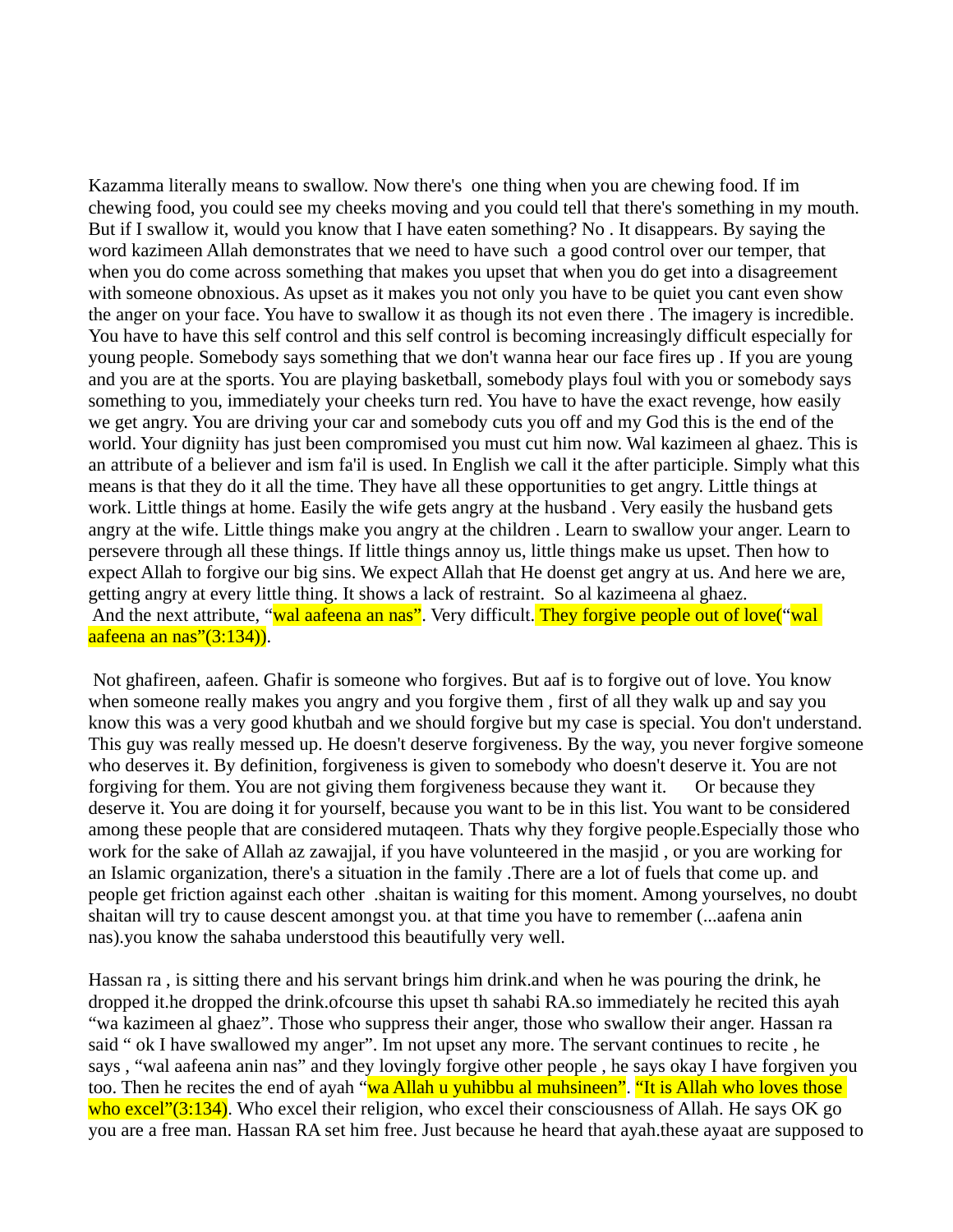change our behaviour. So here we have three things that Allah mentions "al lazeena unfiqoona fis sarraaaa'i wadaraa", "kazimeena al ghaez wal aafeena an nas" and "wa Allah u yuhibbu al muhsineen" . one thing about forgiving people because it seems a big problem for Muslims. we are very nice to the secretary and the boss, when we come to the masjid, we frown. That brother is nice, may Allah forgive him. And you start with all the flaws he has. We are very cut throat when we its about forgiving each other. We have to learn to be different.

And in this regard I share with you a reminder. That I shared with a few students last night. Abu Bakar Siddiqe RA. There cant be any comparison between the love he had for Rasool Allah SAW with anybody else.His love for the Messenger SAW surpasses that of anybody else.On top of this, his daughter is married to the Rasool Allah SAW.So not only does he love him because he is the Rasool of Allah.He loves him because he is family.His daughter is accused.In Surah Noor we find the incident, his daughter is accused.And his daughter is accused by someone whom he used to give allowance to. Now those of you who have daughters. Imagine your daughter is accused in an ugly way. Like our mother was accused. Umm ul mo'mineen. Imagine the rage you would feel. The anger you would have. And on top of this, this is not just any woman. This was the mother of the believers. So an attack on her was not just an attack on her but on her husband and on the deen of Islam. It's an attack on the dignity of Islam altogether. This incredible violation. This enormous attack. And here we find the anger of Abu Bakar Siddique. His anger is that he discontinues his allowance. How big his heart is. Thats all he does. And Allah az zawajjal sets up such a high standard for him, he gives him advice in the Quran. **"Wal** yaa'foo wal yasfa'hoo. ala tuhiboona ayeen yaghfira Allahu la kum?." (And they should forgive out of love and they should turn the page (overlook), would'nt you love that Allah would forgive you")  $(24:22)$ . Now listen to this carefully. Imagine this scale. On one hand, there is the anger of Abu Bakar as Siddiqe on this man. He is being fair. That man deserves anger. But Allah gives Abu Bakar RA choice. Either your anger weighs more or your love of being forgiven by Allah weighs more. So next time you get upset, remind yourself of this. Does the offense that makes you upset anything compared to the situation of Abu Bakar RA. And does it compare that if you forgive out of love of Allah. In a loving fashion, If you forgive , then what Allah is offering you is your forgiveness. Is your anger or your revenge worth more , or is Allah's forgiveness that He is offering you? Whether the person deserves it or not, whether they are nice guy or not, whether they acknowledge they did something wrong or not, you don't care. All you care about is , Allah is offering you your forgiveness. "aafena anin nas,wa Allah u yuhibbu al muhsineen."

The thing I want to conclude with,is something very peculiar. You would think Im gonna go on with a list of good deeds. Good things that these muttaqeen do. The next ayah is about bad deeds. "wa alazeena izza faa'aloo fahishatan au zalamoo anfusahum".(3:135) " Those who did something lude, shameless,vulgur, whenever they committed an act that was shameless in any way shape or form. Fahishatan not al fahisha but fahishatan.

 Any act of shamelessness, whether it was stealing something at the eyes,they gazed at something they shouldn't have. Ya 'alamoo khainatal aya'yun. He knows the stealing of your gazes.(40:19) He knows that too. Wa ma tukh fi as sodoor, what the chests are hiding. (40:19) whether it was a billboard.whether it was a banner. Whether it was some facebook friend you made.whether it was some texting you were doing In the middle of the night.whether it was some inappropriate interaction. whatever it was. Whatever shameless thing you did. The mutaqqin are being described. That they may fall into this trap too, they are not immune. They are human beings. It might happen and wa Allahi its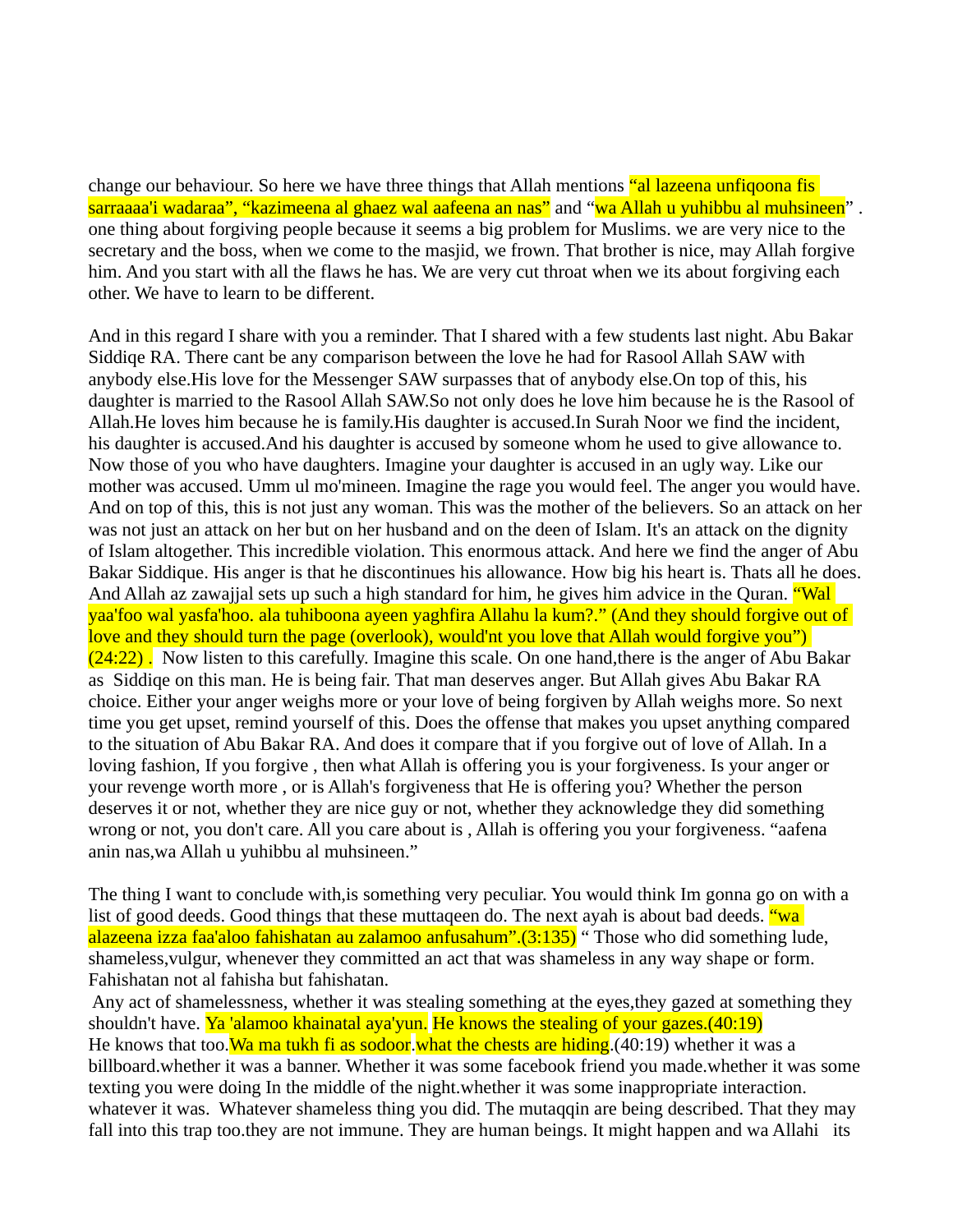so much easier to understand now than it was ever before. You cant take a trip you cant get into your car unless you are exposed to some fahsha 100s of times before you get to work. We are breathing it in and out. we live in a culture of fahsha.

"au zalamoo anfusahum" I.e or they wronged themselves in any other way.They didnt wake up for the prayer. They didnt give their zakat.They didnt give sadaqa.They didnt keep family ties.They wronged themselves in any other way. Allah is describing the muttaqeen like this.Why? Becasue they will do mistakes.But there is something that they do after the mistakes.This is the point I wanna make before I end. He says, "wa alazeena izza faa'aloo fahishatan au zalamoo anfusahum, zakaro Allah

ha"(3:135). They remembered Allah. I wanna tell you about a trick of shaitan. When you go late to work and your boss is angry at you because you are late. And lots of people work at your office.You know what you do. You avoid eye contact and you go sit into your cubicle. You don't wanna face him. When you have a bad report card and you go home to your family .You sneak into the house. There is no "assalam o alaikum, im home"...You sneak in and you go to sleep. What happened in school ?Nothing!. When you disappoint someone, you avoid contact with them . It's natural.

In this case, when we do something shameless, when we wrong ourselves, who have we disappointed? Allah az zawajjal. So naturally, shaitan takes advantage of this.He comes to you and says, you gonna go pray now?You hypocrite! You do shameless thing this and that and now you wanna go attend a class, you gonna do ibadah? You are such a two faced person. So this person says ya I shouldn't go pray because Im two faced. Shaitan takes advantage.He distances you from Allah. And we are embarrassed to go before Allah. But the true muttaq, when he does something wrong, immediately what does he do? He remembers Allah! Zakaru Allaha. Theres no even fa or summa, no nothing!. "Fasthagfaroo lizunubi him" Then they asked Allah to forgive for their sins.(3:135) And the word for sins here zunob comes from zanab actually which means a tail that which you are not proud of that which humiliates you. Something you did that you are not proud of . Those embarrassing things that they did. "Wa maeyen yagh firiz zonoobi illa Allah", Who's gonna forgive sins other than Allah? Who are you gonna go to? Where else you gotta go? Who else , other than Allah knows the things you and I have messed up with? There are a lot of things in our closet that Allah hasn't exposed. Only Allah knows them . And we gotta find time out and ask Allah to forgive those. This is the main attributed described of the people that are going to enter Jannah. <mark>"Olaika jazaohum maghfiratun min rabbihim wajannatun tajree</mark> min tahtiha al anharu khalideena feeha wani'ma ajru alAAamileen.

Such people will be rewarded with forgiveness from their Rabb plus gardens beneath which the rivers flow, to live therein forever. How excellent is the reward for such laborers!  $(3:136)$ .

My family and I were at the mall once and there was this mom and she was yelling at her child and that kid was crying his head off.She even gave him a spanking. But you know where the child went.Even when he got hit.He is still holding on to his mother. Everywhere around else, there are these ugly gigantic strangers .He doesnt wanna deal with them. Even if she is angry, even if she is disappointed, even if she is yelling at him, his whole world, his whole shelter, his whole protection where is he gonna get it from? His mother! So when we disappoint Allah, when we disobey Him, where are we gonna go? Where else do we have. So even if we fell short of the standards set by Him, we still should hold on to Allah. Seek forgiveness. The true muttaq never looses his hope in Allah. We are not allowed to loose hope in Allah.

May Allah make us all true muttaqeen. May Allah make us of those of suppress their anger, who